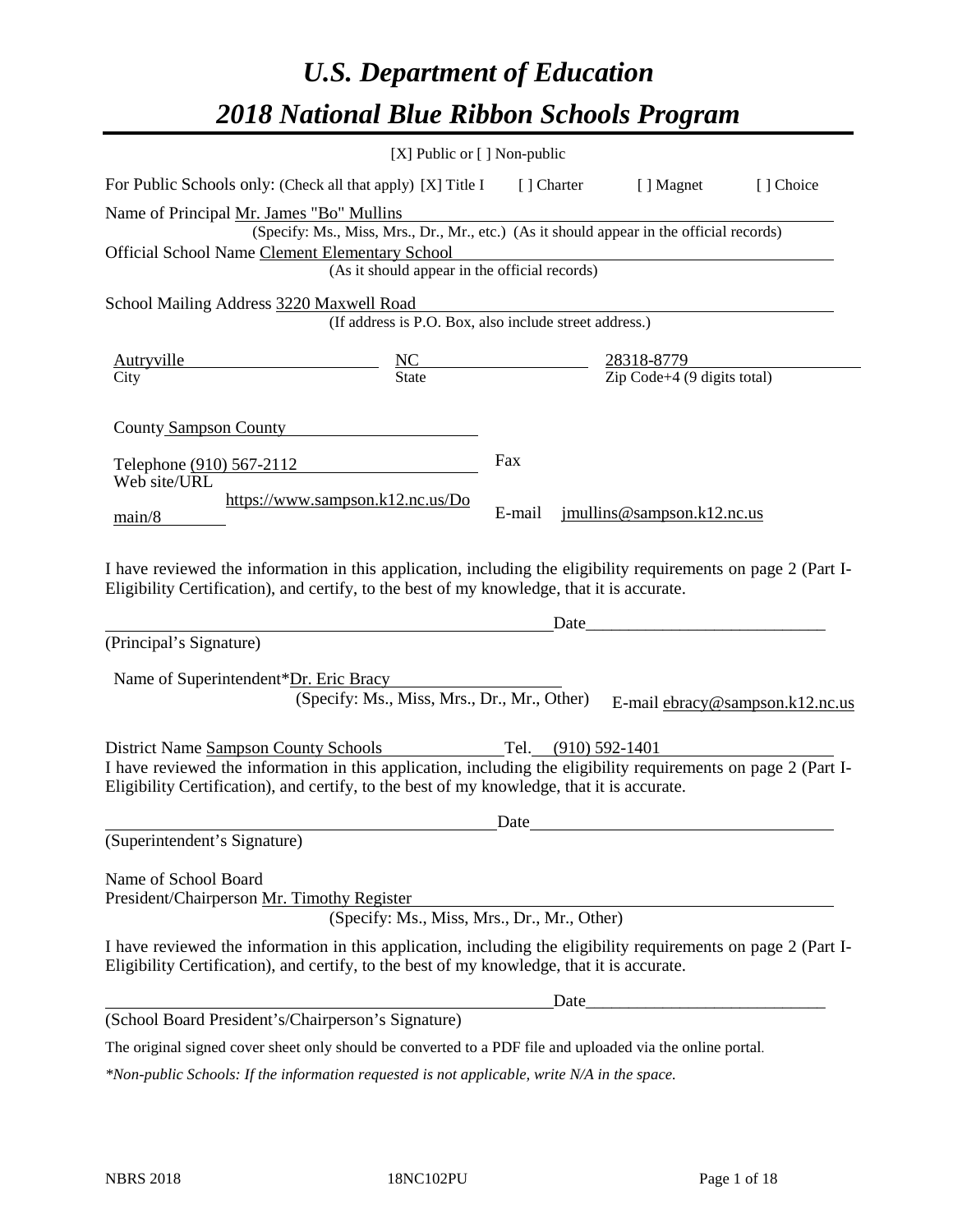The signatures on the first page of this application (cover page) certify that each of the statements below, concerning the school's eligibility and compliance with U.S. Department of Education and National Blue Ribbon Schools requirements, are true and correct.

- 1. The school configuration includes one or more of grades K-12. (Schools on the same campus with one principal, even a K-12 school, must apply as an entire school.)
- 2. All nominated public schools must meet the state's performance targets in reading (or English language arts) and mathematics and other academic indicators (i.e., attendance rate and graduation rate), for the all students group and all subgroups, including having participation rates of at least 95 percent using the most recent accountability results available for nomination.
- 3. To meet final eligibility, all nominated public schools must be certified by states prior to September 2018 in order to meet all eligibility requirements. Any status appeals must be resolved at least two weeks before the awards ceremony for the school to receive the award.
- 4. If the school includes grades 7 or higher, the school must have foreign language as a part of its curriculum.
- 5. The school has been in existence for five full years, that is, from at least September 2012 and each tested grade must have been part of the school for the past three years.
- 6. The nominated school has not received the National Blue Ribbon Schools award in the past five years: 2013, 2014, 2015, 2016, or 2017.
- 7. The nominated school has no history of testing irregularities, nor have charges of irregularities been brought against the school at the time of nomination. The U.S. Department of Education reserves the right to disqualify a school's application and/or rescind a school's award if irregularities are later discovered and proven by the state.
- 8. The nominated school has not been identified by the state as "persistently dangerous" within the last two years.
- 9. The nominated school or district is not refusing Office of Civil Rights (OCR) access to information necessary to investigate a civil rights complaint or to conduct a district-wide compliance review.
- 10. The OCR has not issued a violation letter of findings to the school district concluding that the nominated school or the district as a whole has violated one or more of the civil rights statutes. A violation letter of findings will not be considered outstanding if OCR has accepted a corrective action plan from the district to remedy the violation.
- 11. The U.S. Department of Justice does not have a pending suit alleging that the nominated school or the school district as a whole has violated one or more of the civil rights statutes or the Constitution's equal protection clause.
- 12. There are no findings of violations of the Individuals with Disabilities Education Act in a U.S. Department of Education monitoring report that apply to the school or school district in question; or if there are such findings, the state or district has corrected, or agreed to correct, the findings.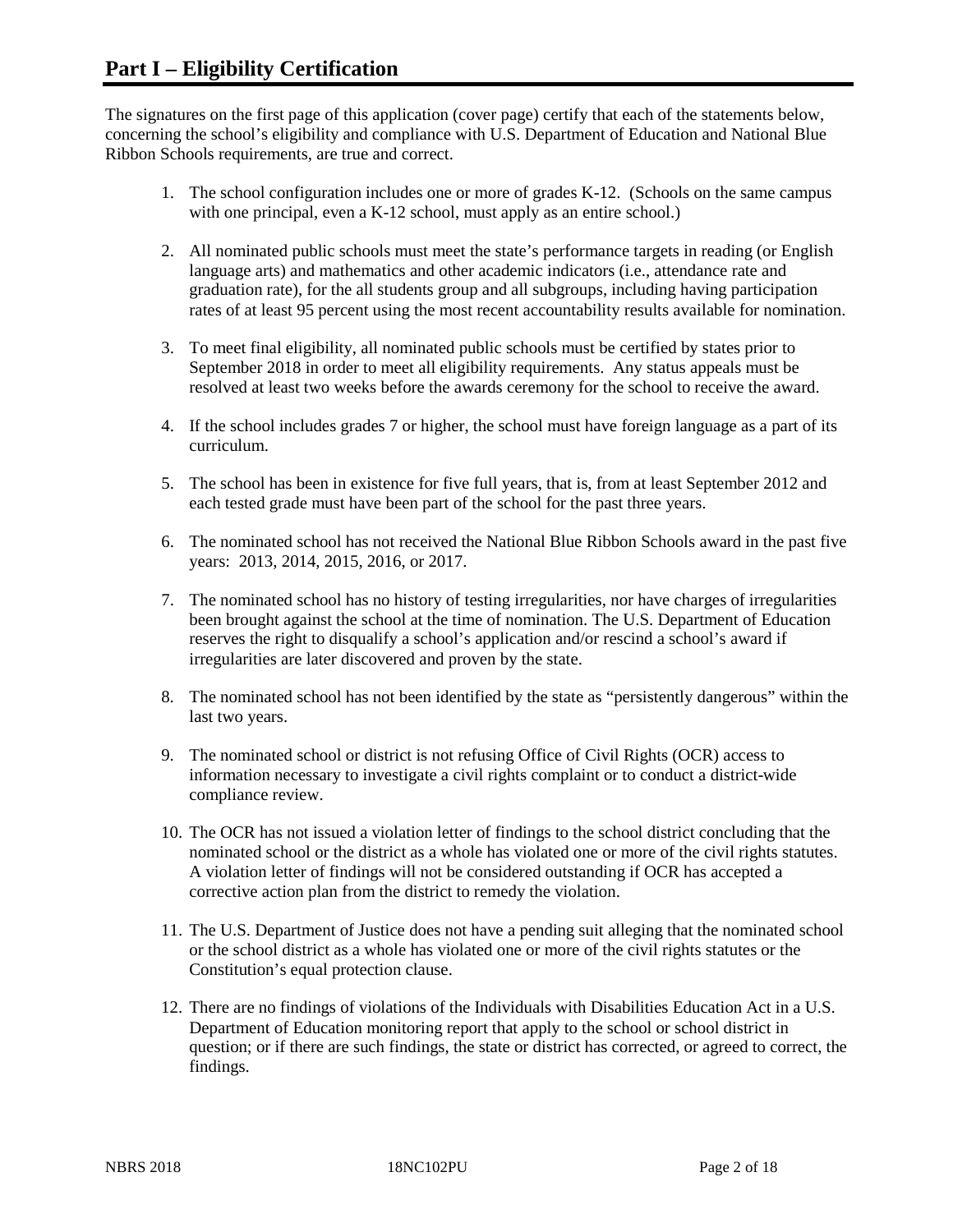## **Data should be provided for the most recent school year (2017-2018) unless otherwise stated.**

# **DISTRICT**

1. Number of schools in the district  $9$  Elementary schools (includes K-8) (per district designation): 4 Middle/Junior high schools 5 High schools 0 K-12 schools

18 TOTAL

**SCHOOL** (To be completed by all schools)

2. Category that best describes the area where the school is located:

[] Urban or large central city

[ ] Suburban

[X] Rural or small city/town

3. Number of students as of October 1, 2017 enrolled at each grade level or its equivalent in applying school:

| Grade                           | # of         | # of Females | <b>Grade Total</b> |
|---------------------------------|--------------|--------------|--------------------|
|                                 | <b>Males</b> |              |                    |
| <b>PreK</b>                     | 18           | 9            | 27                 |
| $\mathbf K$                     | 29           | 31           | 60                 |
| $\mathbf{1}$                    | 29           | 25           | 54                 |
| 2                               | 28           | 21           | 49                 |
| 3                               | 25           | 30           | 55                 |
| 4                               | 38           | 28           | 66                 |
| 5                               | 33           | 33           | 66                 |
| 6                               | 0            | 0            | 0                  |
| 7                               | 0            | 0            | 0                  |
| 8                               | 0            | 0            | 0                  |
| 9                               | 0            | 0            | 0                  |
| 10                              | 0            | 0            | 0                  |
| 11                              | 0            | 0            | 0                  |
| 12 or higher                    | 0            | 0            | 0                  |
| <b>Total</b><br><b>Students</b> | 200          | 177          | 377                |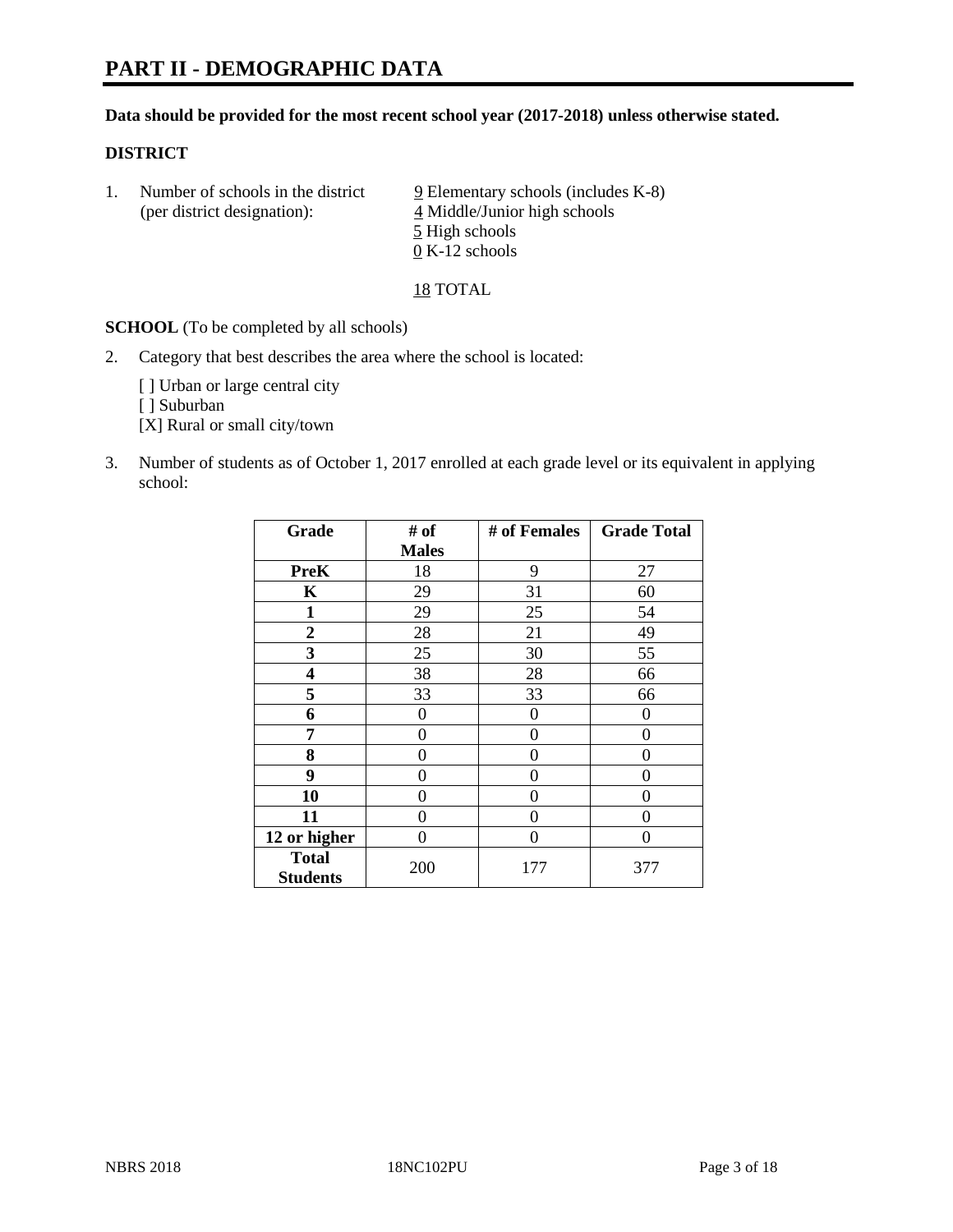the school: 0 % Asian

4. Racial/ethnic composition of  $\qquad 0\%$  American Indian or Alaska Native 15 % Black or African American 34 % Hispanic or Latino 0 % Native Hawaiian or Other Pacific Islander 50 % White 1 % Two or more races **100 % Total**

(Only these seven standard categories should be used to report the racial/ethnic composition of your school. The Final Guidance on Maintaining, Collecting, and Reporting Racial and Ethnic Data to the U.S. Department of Education published in the October 19, 2007 *Federal Register* provides definitions for each of the seven categories.)

5. Student turnover, or mobility rate, during the 2016 – 2017 school year: 9%

If the mobility rate is above 15%, please explain.

This rate should be calculated using the grid below. The answer to (6) is the mobility rate.

| <b>Steps For Determining Mobility Rate</b>         | Answer |
|----------------------------------------------------|--------|
| $(1)$ Number of students who transferred to        |        |
| the school after October 1, 2016 until the         | 12     |
| end of the 2016-2017 school year                   |        |
| (2) Number of students who transferred             |        |
| <i>from</i> the school after October 1, 2016 until | 21     |
| the end of the 2016-2017 school year               |        |
| (3) Total of all transferred students [sum of      | 33     |
| rows $(1)$ and $(2)$ ]                             |        |
| (4) Total number of students in the school as      |        |
| of October 1, 2016                                 | 387    |
| (5) Total transferred students in row (3)          |        |
| divided by total students in row (4)               | 0.09   |
| $(6)$ Amount in row $(5)$ multiplied by 100        | 9      |

6. English Language Learners (ELL) in the school:  $15\%$ 

58 Total number ELL

Specify each non-English language represented in the school (separate languages by commas): **Spanish** 

7. Students eligible for free/reduced-priced meals: 100 % Total number students who qualify:  $\frac{377}{37}$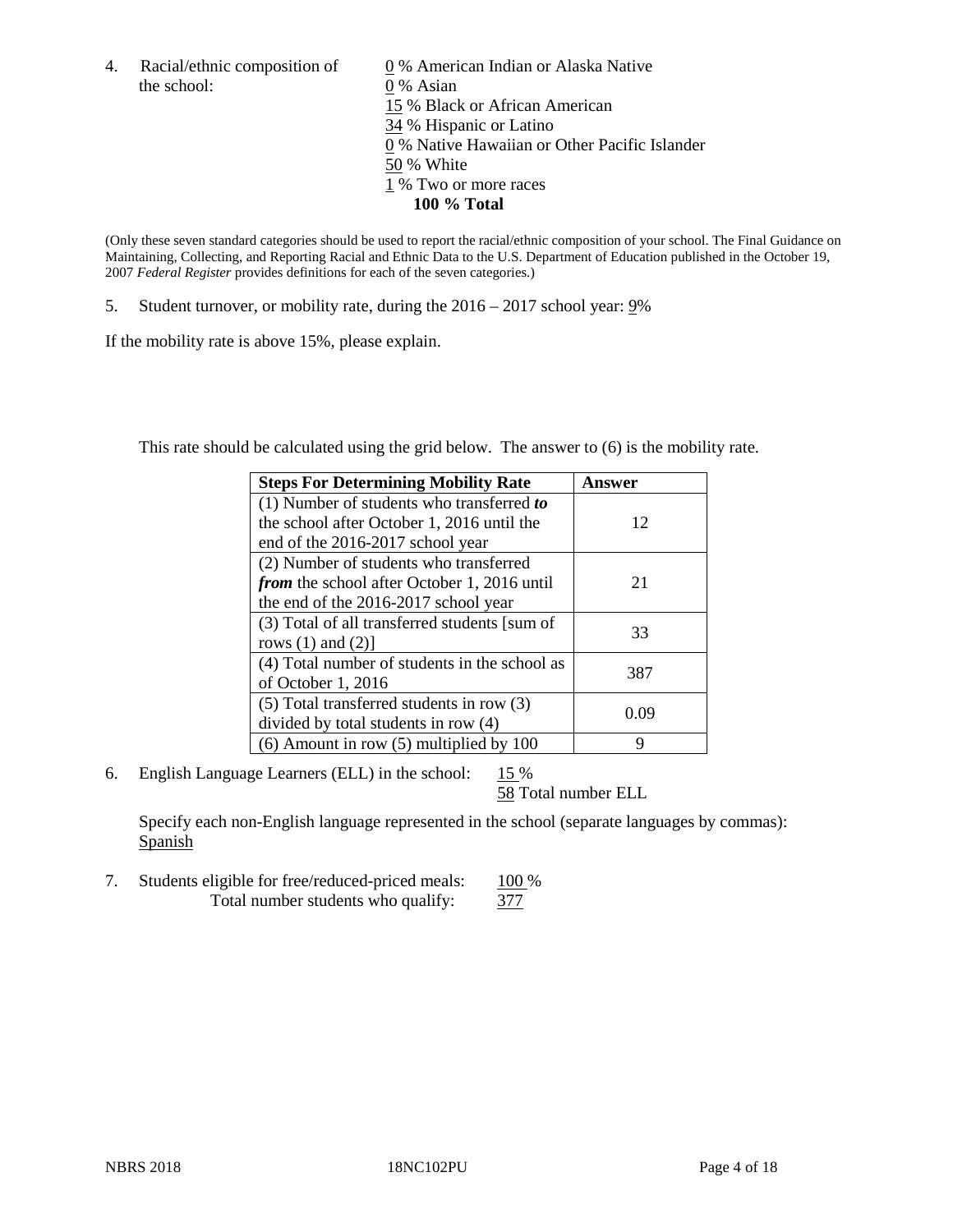48 Total number of students served

Indicate below the number of students with disabilities according to conditions designated in the Individuals with Disabilities Education Act. Do not add additional conditions. It is possible that students may be classified in more than one condition.

| 1 Autism                  | 1 Multiple Disabilities                 |
|---------------------------|-----------------------------------------|
| 0 Deafness                | 0 Orthopedic Impairment                 |
| 0 Deaf-Blindness          | 5 Other Health Impaired                 |
| 3 Developmentally Delayed | 15 Specific Learning Disability         |
| 0 Emotional Disturbance   | 14 Speech or Language Impairment        |
| 2 Hearing Impairment      | 0 Traumatic Brain Injury                |
| 7 Intellectual Disability | 0 Visual Impairment Including Blindness |

- 9. Number of years the principal has been in her/his position at this school:  $2$
- 10. Use Full-Time Equivalents (FTEs), rounded to nearest whole numeral, to indicate the number of school staff in each of the categories below:

|                                                                                                                                                                                                                                | <b>Number of Staff</b> |
|--------------------------------------------------------------------------------------------------------------------------------------------------------------------------------------------------------------------------------|------------------------|
| Administrators                                                                                                                                                                                                                 |                        |
| Classroom teachers including those<br>teaching high school specialty<br>subjects, e.g., third grade teacher,<br>history teacher, algebra teacher.                                                                              | 20                     |
| Resource teachers/specialists/coaches<br>e.g., reading specialist, science coach,<br>special education teacher, technology<br>specialist, art teacher, etc.                                                                    |                        |
| Paraprofessionals under the<br>supervision of a professional<br>supporting single, group, or classroom<br>students.                                                                                                            | 9                      |
| Student support personnel<br>e.g., guidance counselors, behavior<br>interventionists, mental/physical<br>health service providers,<br>psychologists, family engagement<br>liaisons, career/college attainment<br>coaches, etc. | $\mathfrak{D}$         |

11. Average student-classroom teacher ratio, that is, the number of students in the school divided by the FTE of classroom teachers, e.g.,  $22:1$  19:1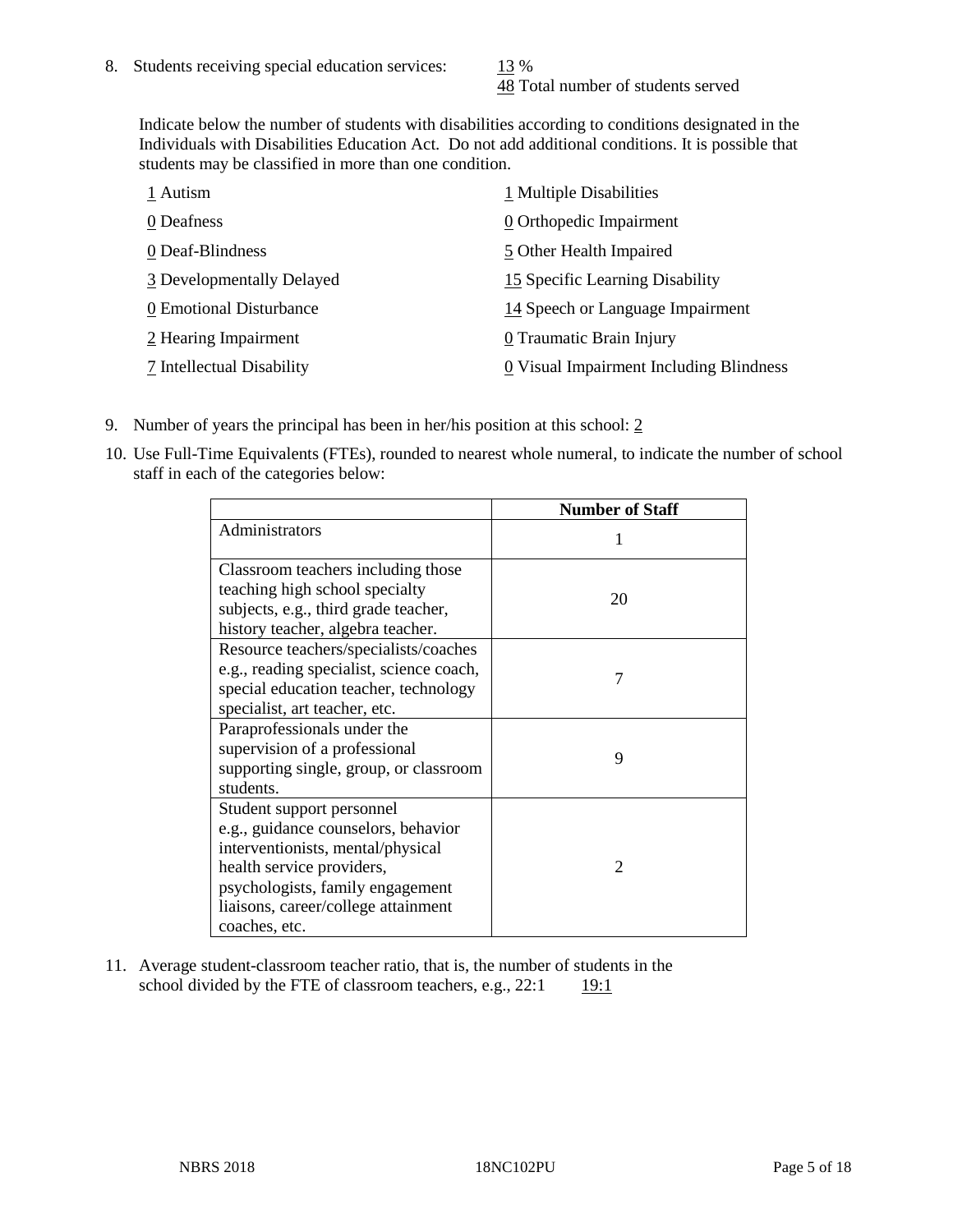12. Show daily student attendance rates. Only high schools need to supply yearly graduation rates.

| <b>Required Information</b> | 2016-2017 | $2015 - 2016$ | 2014-2015 | 2013-2014 | 2012-2013 |
|-----------------------------|-----------|---------------|-----------|-----------|-----------|
| Daily student attendance    | 96%       | 95%           | 95%       | 95%       | 95%       |
| High school graduation rate | 0%        | 0%            | 0%        | 9%        | 0%        |

#### 13. **For high schools only, that is, schools ending in grade 12 or higher.**

Show percentages to indicate the post-secondary status of students who graduated in Spring 2017.

| <b>Post-Secondary Status</b>                  |              |
|-----------------------------------------------|--------------|
| Graduating class size                         |              |
| Enrolled in a 4-year college or university    | 0%           |
| Enrolled in a community college               | 0%           |
| Enrolled in career/technical training program | 0%           |
| Found employment                              | 0%           |
| Joined the military or other public service   | 0%           |
| Other                                         | $\gamma_{0}$ |

14. Indicate whether your school has previously received a National Blue Ribbon Schools award. Yes No X

If yes, select the year in which your school received the award.

15. In a couple of sentences, provide the school's mission or vision statement.

"Building the Future" by providing the best education possible through a partnership of community, home, and school!

16. **For public schools only**, if the school is a magnet, charter, or choice school, explain how students are chosen to attend.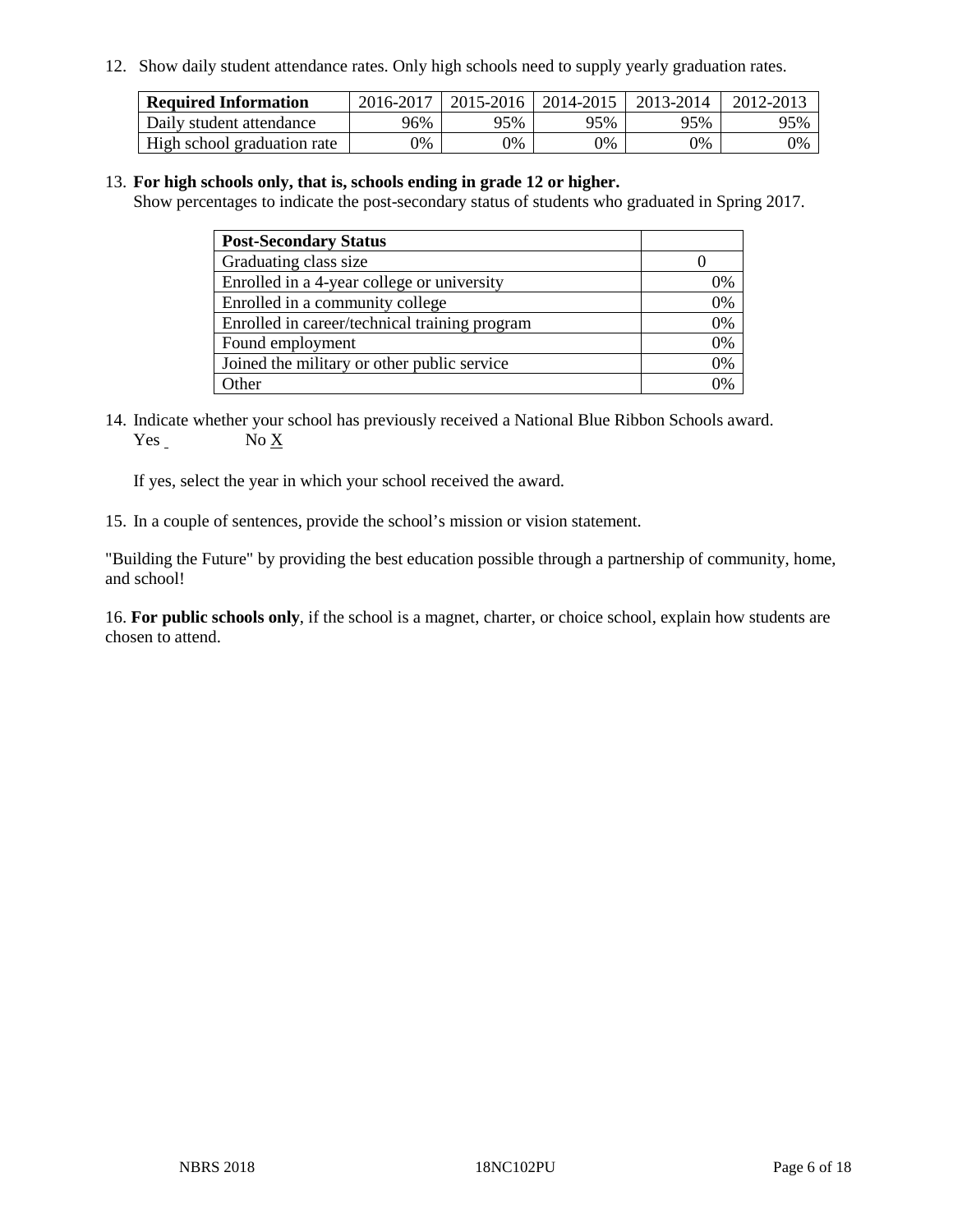# **PART III – SUMMARY**

Clement Elementary was established in 1925, and is located in Sampson County at 3220 Maxwell Road, Autryville, NC. Incorporated in 1891, Autryville is located on the west side of Sampson County, along the banks of the South River. The community demographics consist of 50% Caucasian, 25% African-American, and 25% Latino. Most of our family's annual income is below the state median income. Our school sits in the middle of the rural countryside where there are no industries, shopping centers, or businesses. Most of our families either farm or work outside of the Clement community. The families that live in our school district are very hardworking and supportive of the school. Most of the families have generations of family members that have attended Clement Elementary and are actively involved in ensuring that the needs of our students are met socially, emotionally, and academically. The community is very proud of the school and its accomplishments.

Since our school is located in a rural farming community, one challenge involves the transient and migrant Hispanic students. As a result of their parents seeking seasonal employment, the constant moves these students encounter affect their attendance and educational experiences. Also, their parents' inability to speak and understand English limits additional parental educational support at home. We have addressed this issue through our English as a Second Language Program and extended migrant liaison services which provide support for our students and parents.

Clement Elementary currently has 377 students, 200 males and 177 females in grades Pre-Kindergarten through fifth. The largest ethnic group is White (189), followed by Hispanic (126), and African-Americans (44). Two other ethnic groups represented in our school include Native Americans (2) and Multi-Racial (16). Our office staff consists of a principal, one administrative assistant, and one full-time guidance counselor. Homeroom teachers include two Pre-Kindergarten teachers with two full-time instructional assistants; three Kindergarten teachers with three full-time instructional assistants; three first grade teachers with one instructional assistant that is shared; three second grade teachers; three third grade teachers; three fourth grade teachers, and three fifth grade teachers. Our Exceptional Children's Department consists of two full-time teachers and two full-time instructional assistants, with part-time services from a Speech/Language Teacher, an Occupational Therapist, Physical Therapist, and a Visionally Impaired teacher who provide direct services and are shared with other schools within our county system. Our staff also includes a parttime music and art teacher, a full-time physical education teacher, one part-time English as a Second Language teacher and English as a Second Language instructional assistant, and one media specialist. We have two custodians and five cafeteria workers. We also have direct services from a migrant liaison who conducts home visits, provides educational materials and tutoring resources, and coordinates personal services as needed such as medical assistance. A school social worker and School Resource Officer are available once a week and as needed. Our school nurse is on campus two days a week and available per a phone call.

Clement Elementary provides many opportunities for parental involvement. After a comprehensive review of our parent surveys, we have incorporated additional activities for extended stakeholder involvement by forming community partnerships for additional academic support. Some of the activities provided for parental involvement are: Parent Teacher Association meetings and programs, annual breakfast for parents and grandparents, Scholastic Book Fair, Fall Festival, and the use of parent volunteers in the classrooms and at various school functions.

In addition to our regular rigorous educational opportunities provided by our highly qualified and dedicated staff, we also provide these activities and services to assist in meeting the diverse needs of our school population: After School Care Programs, King and Queen Competition, Red Ribbon/Spirit Week, Field Day, Reward Field Trips, Terrific Kids, Student of the Month, Accelerated Reader Recognition, educational field trips, Superintendent's List/Principal's List/Honor Roll Ceremony each nine weeks and Character Education.

A comprehensive analysis of trends in our school and community are completed on a regular basis. Multiple surveys, assessment data, Parent Teacher Association meetings, School Improvement Team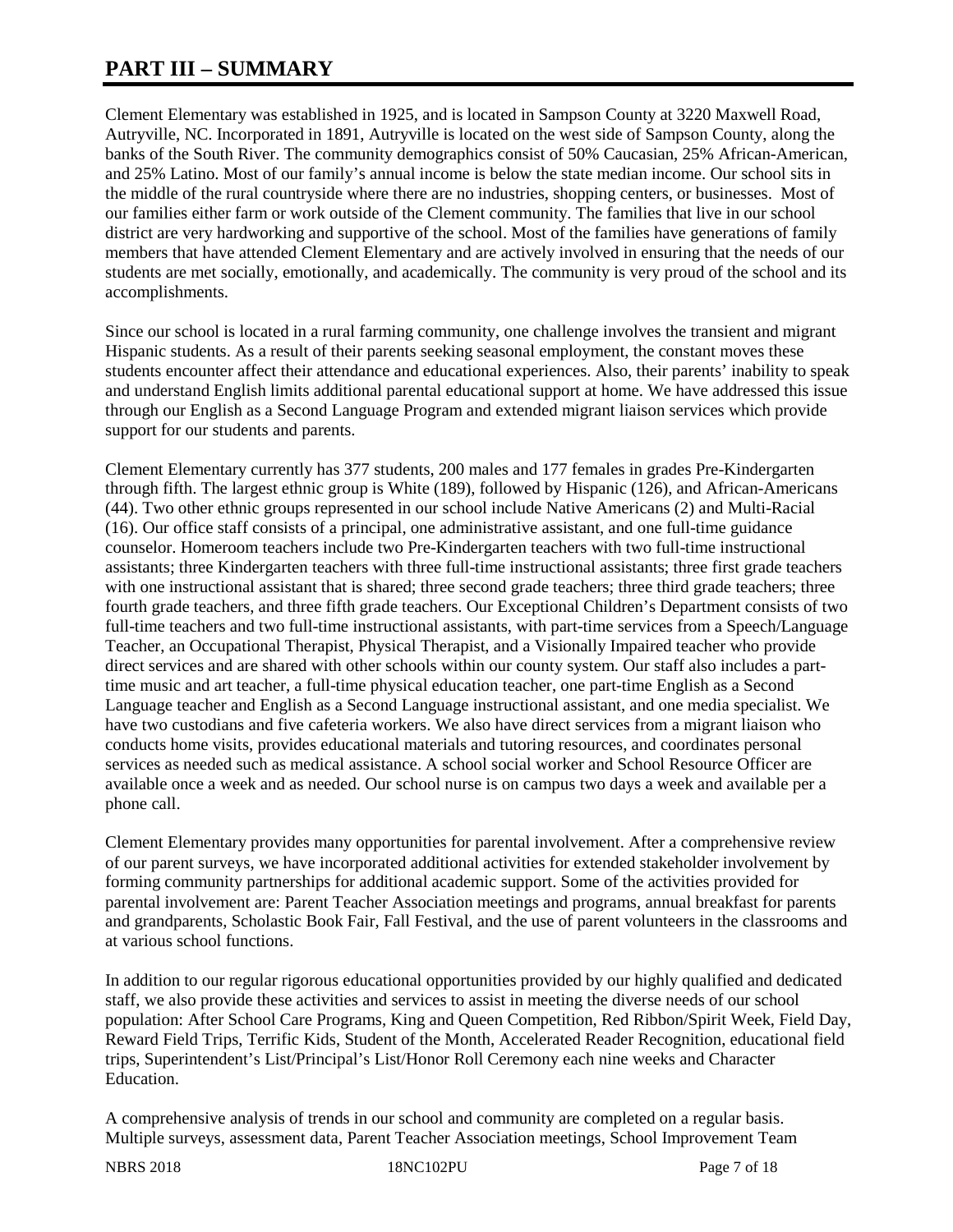meetings, and faculty meetings are conducted and analyzed to identify strengths, weaknesses, and areas of need for continuous improvement.

Clement Elementary School's vision is Home, School, and Community - the Triangle of Success. Our mission is: "Building the Future" by providing the best education possible through a partnership of community, home and school! The faculty and staff members of Clement Elementary School strive to promote the total growth of each student by providing a well-rounded education. We believe all students can learn and that the total development of the student should include academic, physical, social, emotional and aesthetic growth. To offer the best education possible for our students, we encourage involvement and participation from parents and the community. Through a collaborative effort of parents, community, faculty and staff members at Clement Elementary, we feel our students will be prepared to live as responsible citizens in the 21st century. Clement Elementary School provides a variety of academic and extracurricular activities to involve all stakeholders. There is a continuous effort to keep parents informed of student progress and educational opportunities through our Blackboard Messenger, Parent Involvement Calendar, and emails, Parent-Teacher Conferences, Open House and Family Nights. To foster student success, our faculty provides instructional guidelines and requirements on student performance and educational initiatives on a regular basis. Parents are provided hard copies of student handbooks for reference as well as receiving information available on our school website. Each parent is provided a copy of the North Carolina Report Card that indicates Clement's student progress in reading, math and science compared to other school districts and the state. Faculty and staff participate in a variety of research-based staff development - such as RtI (Response to Instruction), SIOP (Sheltered Instruction Observation Tool), NC Common Core & Essential Standards, NC Falcon, TESOL (Teaching English to Speakers of Other Languages), PBIS (Positive Behavior Interventions and Supports), MTTS (Multi-tiered System of Support), and grant writing to assist students in continuous improvement. Clement Elementary School has seen the overall school performance composite increase from 60% in 2014-15 school year to 86% at the end of the 2016-17 school year. Recently Clement Elementary School was recognized as a Distinguished Title I School nominee for North Carolina and currently has been recognized as a National Blue Ribbon School nominee. Last school year Clement Elementary School exceeded growth and met all the Annual Measurable Objective targets (15 of 15). Our School Performance Grade for the 2016-17 school year was an A+ with NG (no academic performance gaps in student subgroups). During the two previous school years there has been a significant increase in our reading, math, and science end of grade test scores.

At the end of the 2014-2015 school year the Proficiency Composite for Clement Elementary was 59.7. Our Reading proficiency was 61.0, Math was 60.0, and Science was 52.4. Clement Elementary did not meet growth and received a School Performance Grade of C.

At the end of the 2015-2016 school year the Proficiency Composite for Clement Elementary was 75.1. Reading proficiency was 69.9, Math was 79.1, and Science was 78.7. Clement Elementary exceeded growth with a School Performance Grade of B.

At the end of the 2016-2017 school year the Proficiency Composite for Clement Elementary was 85.7. Reading Proficiency was 84.1, Math was 85.0, and Science Proficiency was 94.7. Clement Elementary exceeded growth with a School Performance Grade of A+ with NG (no academic performance gaps in student subgroups).

The faculty and staff of Clement Elementary, partnering with the community, businesses, and parents, are making a positive difference in the lives of students as evidenced by the success students are achieving. The mission of the school is being realized and accomplished at Clement Elementary! Other notable areas of achievement and improvement include an increase in technology/library resources and 100% of our staff is highly qualified. Clement Elementary School's faculty has been recipients of numerous grants to advance academic achievement. In addition to our grants, successful fundraising and community support has provided monetary assistance to enhance 21st century learning.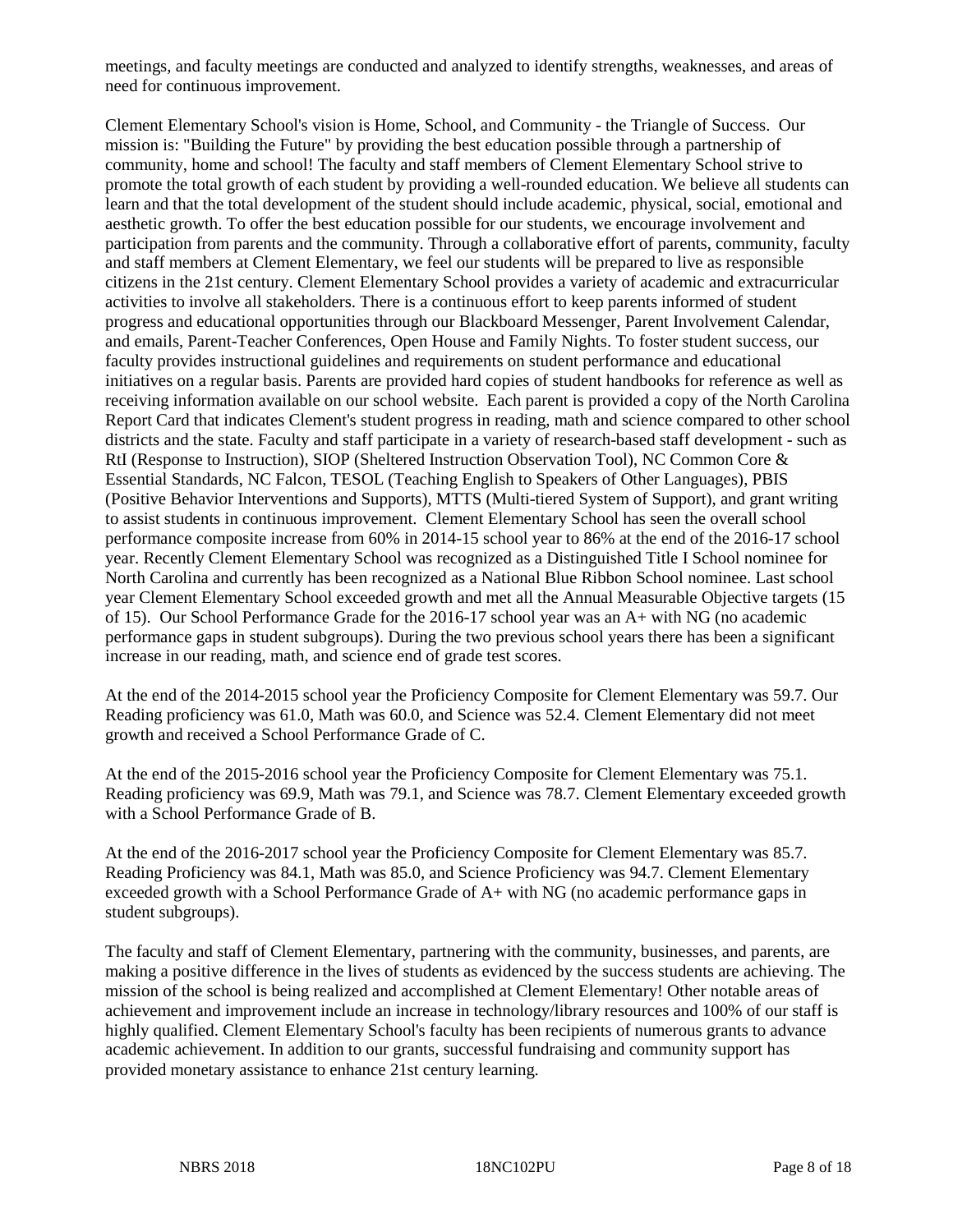# **1. Core Curriculum:**

Clement Elementary School adheres to the National and State Standards and we work together as a staff to decide the comprehensive curriculum and how to make sure it best benefits the children we serve. ll curricula are aligned to the NC Common Core and Essential Standards for the four core areas. As a staff, we work hard to ensure a curriculum that best meets the needs of all learners. We conduct data meetings to gather the academic and social strengths and weaknesses of all students. Once teachers have collected the data, we research best practices and instruction is tailored to the needs of each student and class. Instruction is presented through whole group instruction, small group instruction, and independent practice.

Standards for Reading/English Language Arts include Informational and Literacy, which includes Reading Foundational Skills in K-5, Writing, Speaking and Listening, and Language. Expectations build from kindergarten through fifth grade and are based on the NC State Standards (NCSS) for English Language Arts (ELA). Standards follow a progression toward College and Career Readiness. Integrating strands to create rich tasks for students addresses several standards at once. The Unpacking document elaborates upon standards students must know, understand and do, facilitating discussion among Literacy Team members to encourage cohesion from kindergarten through fifth grade.

Math standards include the following concepts: Numbers and Quantity, Algebra, Functions, Modeling, Geometry, Statistics, and Data. We emphasize mathematical reasoning, problem-solving, and communication from kindergarten through fifth grade. We want students to experience mathematics as a creative, sense-making venture of solving challenging, real-world problems individually and collaboratively. We expect students to develop in all strands of mathematical proficiency – conceptual understanding, procedural and computational fluency, strategic competence and reasoning. Development of number sense and insight into patterns and relationships that lead to computational and symbolic fluency are essential for effective problem solvers. Computational fluency includes accuracy, efficiency, and flexibility.

Core content concepts for Science cut across the disciplines for Earth Science, Life Science, and Physical Science. The following content areas are tiered so that students at each grade level build knowledge upon prior knowledge: Force/Motion, Matter: Properties and Changes, Earth Systems, Structures and Processes, Structures and Functions of Living Organisms, Molecular Biology/Genetics, Ecosystems, and Energy. Our focus on Science, Technology, Engineering and Mathematics (STEM) allows us to engage students in hands-on, inquiry-based instruction, critical to conceptual understanding of science content. Outside partners support teachers by setting up materials in the STEM lab setting, facilitating the use of interactive learning for students.

Based on Social Studies Essential Standards, K-3 students develop the ability to demonstrate chronological thinking as it relates to history. Fourth grade explores disciplines of History, Geography, Civics and Government, Culture and Economics through the context of North Carolina. Fifth grade focuses on United States History Pre-Colonial through Reconstruction, Government and General Assembly Laws. Our social studies program prepares students to be active, informed, and responsible citizens. Through individual and group inquiry, students examine a broad range of peoples and cultures.

At-risk students are targeted through a Flexible Grouping Block for forty-five minutes daily for ELA and forty-five minutes daily for mathematics. Students are grouped by skill need and level. During our Professional Learning Communities (PLC), we look at formative and summative data to form groups in both literacy and mathematics. In addition to the Flexible Grouping Blocks, students are provided additional support in literacy and mathematics using retired teachers as tutors. We also provide an extended school day once a week for students that are struggling to achieve grade level proficiency.

Within the four core areas and during our resource blocks all of our teachers as well as our guidance counselor ensures that the curriculum being taught supports college and career readiness. Our K-2 teachers are ensuring that students are attaining the literacy and math skills needed to be successful as students move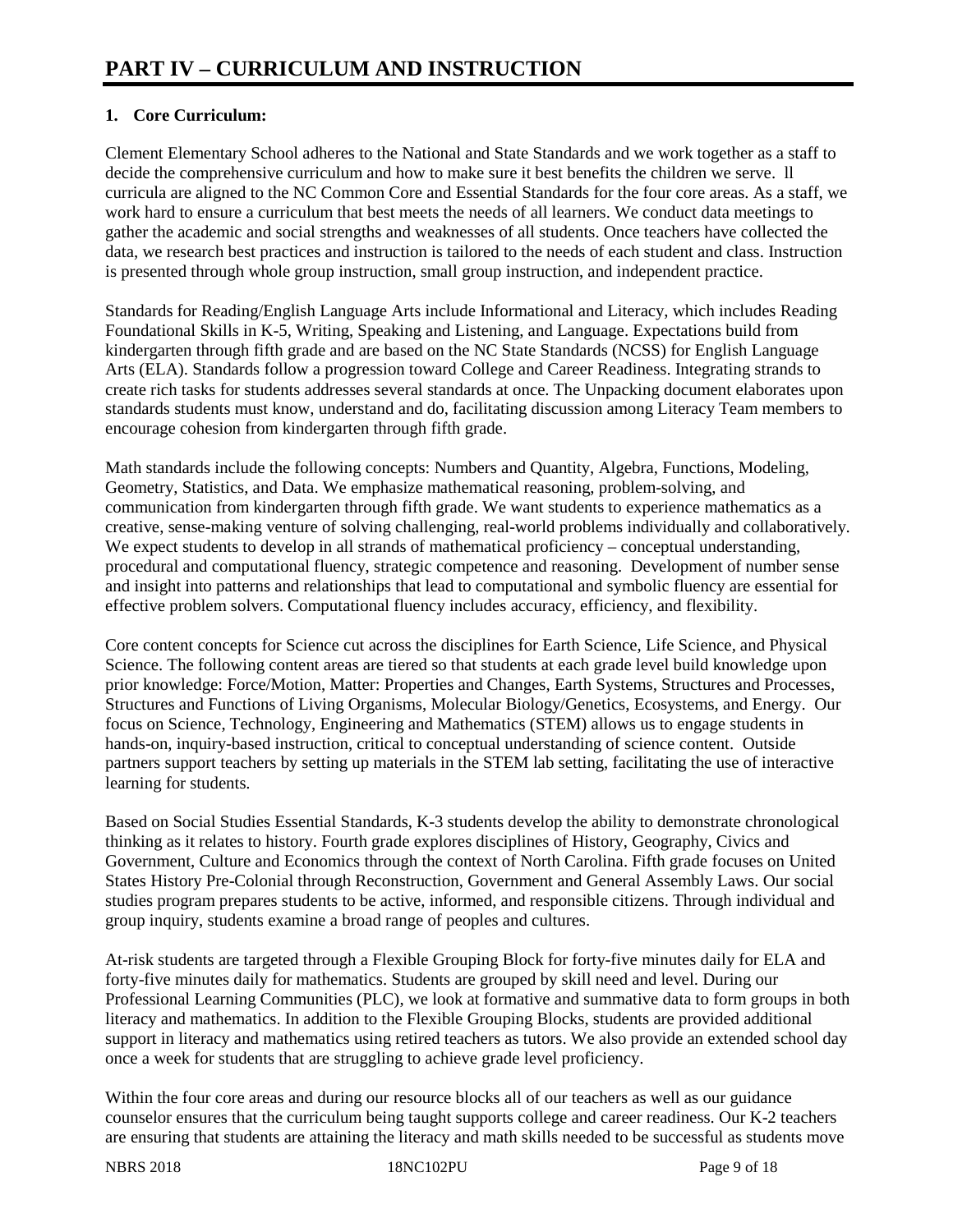to middle and high school. Although it may be difficult for some of our K-2 students to understand college or career readiness, we can help them develop the skills needed down the road to be successful as an adult. Teachers incorporate in their lessons goal setting, safe and healthy life choices, planning for school success, skills needed for school success, working together, career paths, making connections, and developing high expectations. Our guidance counselor and media coordinator also present lessons each month to our students focused on college and career readiness. In our 3-5 grades students complete educational goal-setting assessments and self-assessment inventories to help them gain an understanding of interest as it relates to college or careers. As a school, we have college day and each year our fifth grade class visits a college. We also have career day and invite professionals from various careers to speak to all our students.

At Clement Elementary, we have an outstanding NC Pre-K Program designed to provide high-quality educational experiences to enhanced school readiness for eligible four-year-old children. Our Pre-K is built on the National Education Goals Panel's premise that to be successful academically in school, children need to be prepared in all five of the developmental domains that are critical to children's overall well-being and success in reading and math as they enter school. The Pre-K program focuses on approaches to play and learning, emotional and social development, health and physical development, language development and communication, and cognitive development.

Our Pre-K teachers deliver lessons utilizing the Curriculum Creative to ensure that a high-quality prekindergarten classroom experience is provided for their students. Our kindergarten teachers and Pre-K teachers plan together to ensure our Pre-K students are prepared for kindergarten and a smooth transition takes place.

# **2. Other Curriculum Areas:**

Clement Elementary follows the North Carolina Essential Standards for the Arts, Music, Health and Physical Education. Foreign Language has not been part of our elementary education program. We have an English as a Second Language teacher that travels between two schools and provides instruction for our ELL (English Language Learner) students. We also have an Academically and Intellectually Gifted teacher that provided enrichment for our identified AIG students.

Art and Music are offered once a week for all our K-5 students. The instructional time for Art and Music is forty-five minutes. The Art teacher and Music teacher follow the state prescribed standards for their core areas. They ensure that students achieve these standards through projects, school programs, cooperation with other core teachers integrating Art and Music into other content areas, as well, as formative and summative assessments. The Art and Music teachers cooperate with the Sampson County Arts Council to bring cultural experiences to our rural area that students would not otherwise have the opportunity to engage in.

Learning in the arts nurtures active engagement, disciplined and sustained attention, persistence, and risktaking. It also encourages creativity, improves problem-solving skills, and facilitates working within a large group of students to accomplish a goal.

All students at Clement Elementary are engaged in Physical Education with our PE teacher once a week for forty-five minutes. The Physical Education teacher engages students in movement, endurance, coordination, as well as games, which promote social skills and physical skills. All students are assessed by the PE teacher by performing skills rooted in the curriculum. During the other four days each week students are engaged in physical education, which is provided by their regular classroom teacher. Classroom teachers provide daily recess for thirty minutes. Research supports that healthy, active, fit children perform better academically, so keeping students safe, healthy, and ready to learn is our primary responsibility. In order to provide optimal PE experiences, our PE teacher and classroom teachers have written grants to provide equipment for students to use during their physical education time in the gym and in the classroom. This equipment helps to ensure components are in place to provide our students with a quality physical education program.

Our fourth and fifth grade students also participate in Health once a week for forty-five minutes. Our PE teacher follows the NCSCS for health education and recently Sampson County Schools received a grant to fund puberty training for our fourth and fifth grade students. In health education, there is a major focus on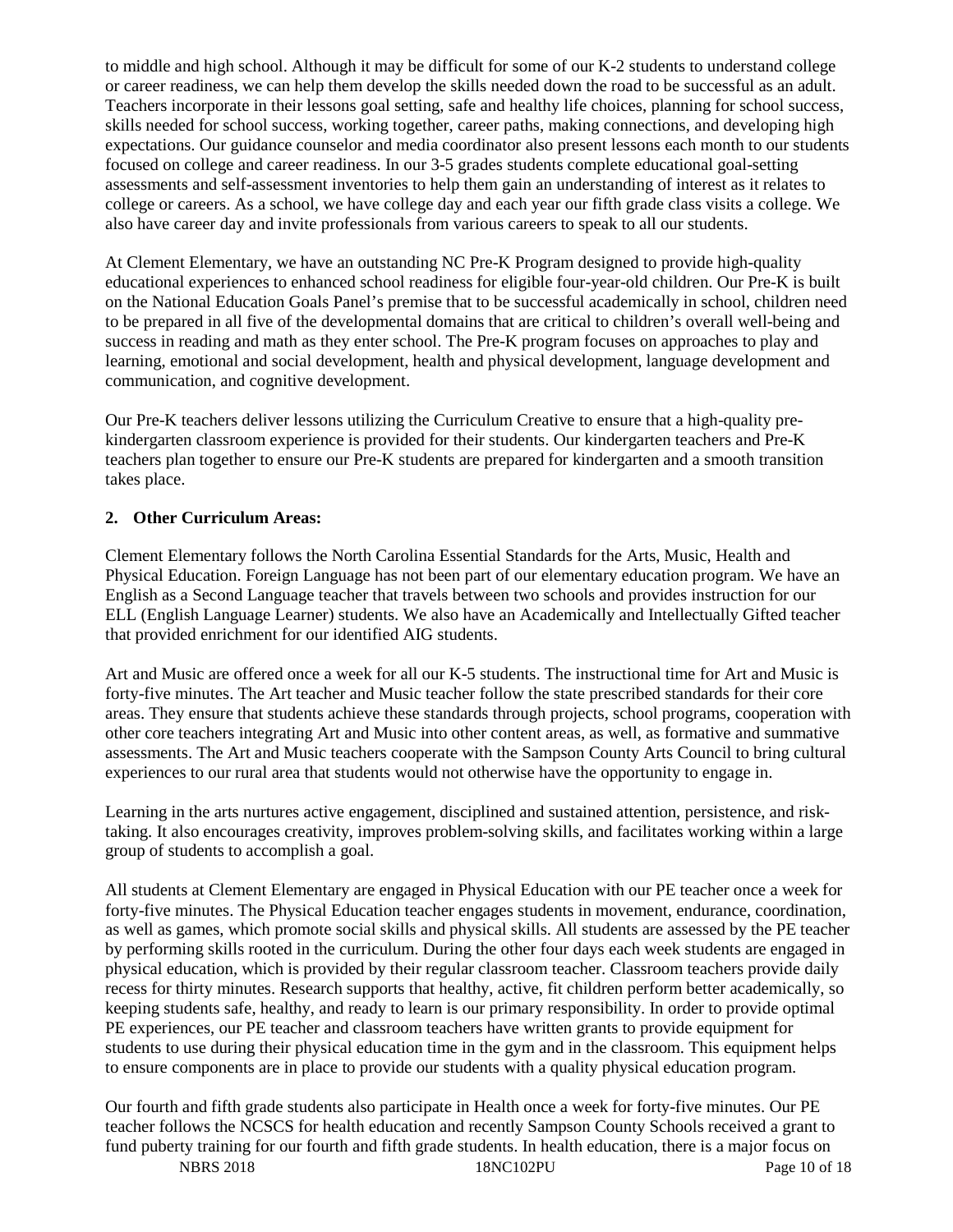critical thinking skills, such as decision-making, communication, and goal setting. Knowledge in itself does not change behavior; learning and practicing skills promotes the adoption of learning into daily life.

All of our K-5 students are provided with two forty-five minute blocks each week in the computer lab. During this time our classroom teachers and computer lab facilitator provides instruction using Imagine Learning, Brain Pop, Flocabulary, ABC Ya, and other research based curricular. uring the computer lab, time students are provided lessons, enrichment, and project-based learning. Sampson County Schools partners with Imagine Learning to provide students with explicit, systematic, personalized learning in all areas of reading instruction. It is designed to specifically meet NCSS. Students who meet weekly time goals based on a placement skills assessment go on to work on independent projects that correlate with current ELA, math, science and social studies units of study. In addition to the lab, each grade level has a computer cart consisting of 25 HP Streams available for use in their classroom, a teaching station laptop, data projector, and SMARTboard. Teachers were trained to incorporate SMARTboard activities that engage learners in a multisensory manner. Each classroom also has four to six Ipads available for digital learning. Students use Ipads to read eBooks, practice foundational literacy skills, instructional games and activities during learning center time.

Our Media Coordinator and Guidance Counselor work together to provide our K-5 students with one fortyfive minute block of instruction each week in topics related to digital learning, internet safety, character education, bullying prevention, goal setting, literacy projects, self-assessment inventories, and college and career readiness activities. Our Media Coordinator and Guidance Counselor also work with classroom teachers to incorporate their activities with lessons being taught in the regular classroom. This teamwork among the teachers enhance the instruction and resource time for students by making lessons meaningful both in the classroom and during the student resource time.

Two years ago, we found that there were three population groups within the school struggling to meet growth standards. Those three groups were our Exceptional Children students, English as a Second Language students, and Academically or Intellectually Gifted students. At Clement, we developed a schedule where our Exceptional Children teachers and assistants, our English as a Second Language teacher and assistant, and our Academically or Intellectually Gifted teacher push in to the regular classrooms to provide classroom teachers with additional support. The regular classroom teachers and resource teachers plan together each week to ensure students are getting the best possible education and that data is discussed to make sure these three groups of students are meeting or exceeding growth. This approach has allowed Clement to have no academic performance gaps within our subgroups and all subgroups are now exceeding growth.

## **3. Instructional Methods, Interventions, and Assessments:**

Over the last two school years, Clement Elementary has implemented several school-based programs that has led to student success. Student data results show that 25% of the students at Clement were performing below grade level just two years ago, and many of our minority students were performing well below other sub-groups at the school. The data indicated we were struggling as a school and strategies were needed to improve student proficiency results. The Leadership Team met and developed five strategies to implement school-wide. The goal was to improve student achievement results and develop processes to monitor the effectiveness of the strategies. he five core strategies are: 1) eliminate interruptions during the school day, 2) provide teachers with common planning time and require PLC's across the curriculum, 3) each grade level will meet with the principal twice a month to conduct data meetings using real time data to develop lessons and drive instruction, 4) provide remediation for all students not at grade level and accelerate high performing students, and 5) increase technology by purchasing student laptops and classroom Smart Panels to give students more opportunities to engage in the lessons with hands-on activities.

Our school started an after-school remediation program for all students that are performing below grade level. Teachers volunteer their time and our only cost is paying bus mileage and drivers to transport students home since the program was beyond the normal instructional day. Students are identified using previous school year student test results and current school year teacher observations and assessments. These data sources include EVAAS, End of Grade test results, Benchmark data, K-2 Assessment results, DIBELS,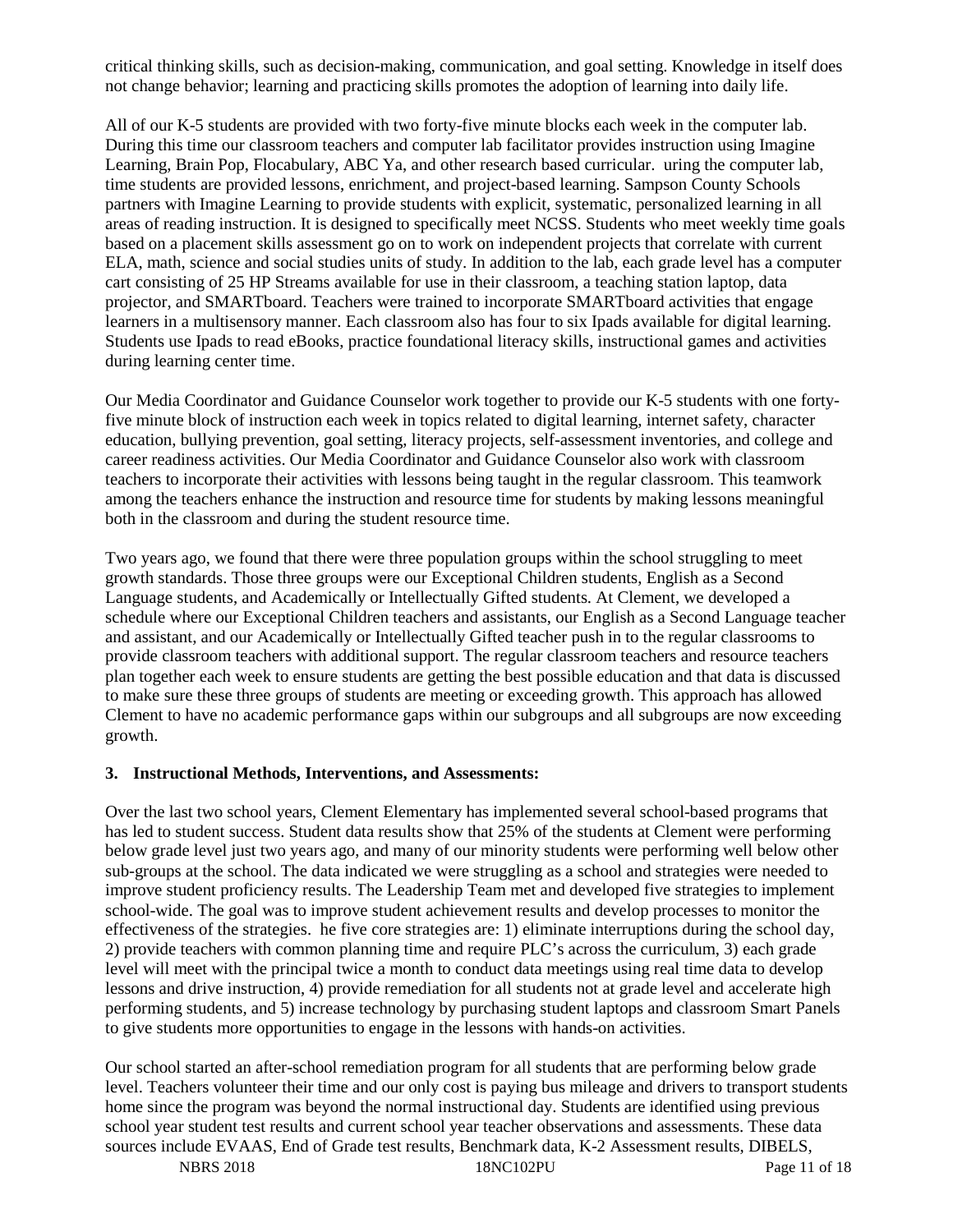mClass data, teacher test and observations. Every Tuesday approximately 25% of our students stay after school for one hour receiving additional help. The teachers meet with the principal every two weeks to examine data and assess student progress. The program impacts all subgroups of students and have closed the achievement gap at our school.

We also started a program using Title I funds to provide reading and math remediation during the regular school day. Retired teachers are working 30 hours a week tutoring students that are struggling in the classroom and on assessments. Classroom teachers are working with the retired teachers to provide data and assessment reports to help with tutoring instruction. We met with the School Improvement Team and developed a new daily schedule to incorporate the tutoring time for students. Teachers, tutors, and parents will communicate to ensure student needs are being met. This program is data driven based on EVAAS and EOG data.

Our data indicated that many of our ESL students were struggling in the classroom. e research several programs and decided based on our research Imagine Learning would be a great resource for our students. After using Imagine Learning last school year, we were able to see great gains in our ESL student's academic performance. Over one-half of our non-proficient students in 2015 passed the End of Grade test last school year. All K-3 students and K-5 ESL students are required to log at least 70 minutes a week using the program. The program focuses in literacy and comprehension. Our K-2 assessment data shows improvement in our reading levels comprehension. Every other elementary school in Sampson County Schools is using this program as well.

Finally, we needed a program for our grades 2-5 that will help us as a staff to assess students with the ability to drill down and show us the objectives and/or content that students were having difficulty mastering. After researching several programs we as a staff decided to try Mentoring Minds. This program provides our teachers with a resource that helps in language arts and math with instruction and assessments that are online. Teachers are able to pull student reports and develop remediation plans based on the reports. The program provides real time data for our teachers that aligns to our standard course of study.

In conclusion, we have focused on a few practices such as remediation, tutoring, and programs that can provide immediate data to guide our teachers in instruction and re-teaching. The results have been amazing. Clement is now one of the few schools with the  $A+NG$  grade improving from a "C" grade two years ago, improvement of 26% on student proficiency in two years, and exceeded student growth last school year.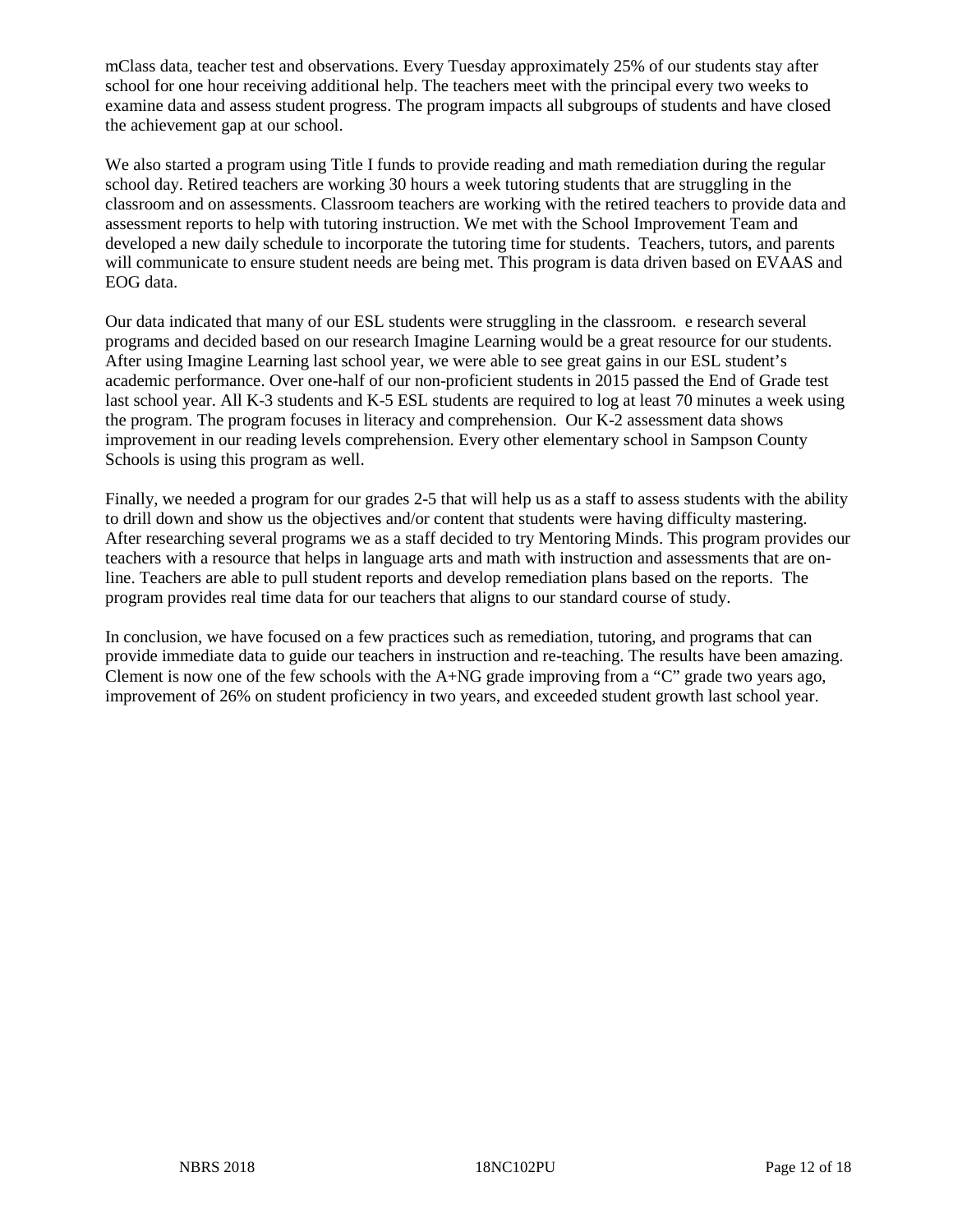# **1. School Climate/Culture:**

At Clement Elementary School, we realize that kids want to be loved and appreciated. Some of our students face challenging situations when not at school and we want to make sure students know we love and value them. We are not only at school to teach them the curriculum but also to make sure they have food, clothing, and shelter. Our principal, social worker, guidance counselor and school nurse have received Youth Mental Health Training. Each morning our staff is at the bus parking lot, car-rider area, and in the hallways welcoming kids to school. We are a community school that believes in family and supporting all students academically, socially, and emotionally. We are constantly having conversations with students about school, family, and life goals. When we are not at school and are in the community whether at the grocery store or restaurant we see our students and treat them like family. Our students and parents know we offer a safe, nurturing, and loving environment. We have a guidance counselor available at all time to counsel with students. Our school social worker meets with parents each week to discuss attendance and any issues that may impede student success. The school nurse is always available to check the physical well-being of students and reach out to parents if their child is sick or injured.

Our principal has an open-door policy where the staff can meet with him and discuss issues or concerns. The school leadership supports the staff personally and professionally. Many of our staff have families and the principal has always made it clear that family comes before job. Things have to be well at home in order to be effective as a teacher or staff member. Our principal has high standards but the standards are fair for everyone and promotes a positive work environment. He meets with each grade level bi-weekly to discuss individual student performance and needs. We discuss data sources and student progress. We are a school driven by data and are having data talks whether it is in the principal's office, classroom, hallway, gym, playground, or cafeteria.

Clement Elementary School has always been a good school but the goal has been to make it a great school. Community support has been in place but the focus on academics had been missing. At every parent meeting, the principal talks about student data, attendance, and goals for our students. His goal has been to shift our mindset from just being a good school to a school were all students are pushed to achieve greatness. With the mindset shift, our student proficiency score has improved 26 points and we are an A+ with NG (no academic performance gaps in student subgroups) school. However, we can still do better.

Each month the principal holds student meetings with our 3rd-5th grade students to discuss expectations, provide feedback, and encourage students to keep working hard in the classroom, treat each other with respect, belief in themselves and their teachers. Every student knows where we are academically and where we are striving to go as a school. They understand we have high expectations for them. Our students want to be the best school in the county, region, state, and nation.

# **2. Engaging Families and Community:**

Clement Elementary School has always enjoyed the support of the community. We have a strong Parent Teacher Association that meets on a regular basis to provide input. Our local businesses continue to provide resources for our students. Churches in the area also help with making sure the well-being of our students are being met. Some of the resources and activities include the following: Bright Idea Grant opportunities, Friends of Education funding opportunities, and Simple Gift funding opportunities. These three organizations provide grants to help meet our needs with technology and classroom materials. Other businesses in the community provide paper and financial support for teachers and classroom projects. Our local Clement Fire & Rescue Department, Sheriff's Department, and Social Service Department provide support throughout the school year.

As a school, we provide many opportunities for families to get involved in their child's education. Some of the activities include: Backp Pack for Buddies, ESL Parent Night, Curriculum Night for Parents, Muffin's for Moms where we invite all moms to eat breakfast at the school with their child, Doughnuts for Dads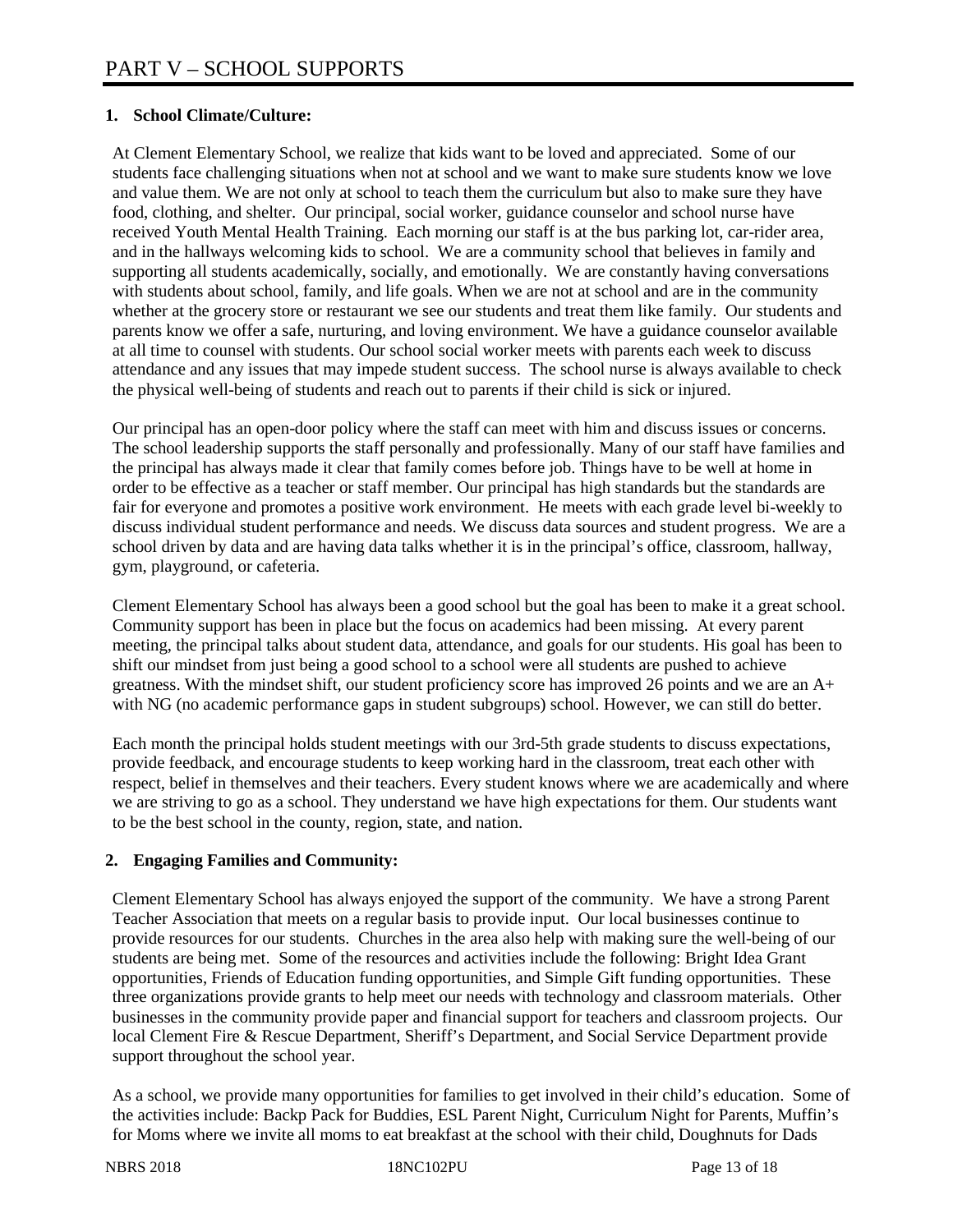where we invite all dads to eat breakfast at the school with their child, and Goodies for Grands where we invite all grandparents to eat breakfast with their grandchild. We also participate in See You at the Pole and parents are invited. Other activities include Student of the Month, Terrific Kids, Character Education, Multi-Cultural Awareness Program, Red Ribbon Week, Christmas Programs, Award Ceremonies, Read Across America, Jump Rope for Hearts, Pennies for Patients, and Battle of the Books.

We strive to make sure our PTA and community leaders have a voice at Clement. We have made a commitment to having only one fundraiser each school year. We depend on our parents and community to support the programs in our school and a large part of providing resources to our teachers is met by our PTA. The principal reached out to all our parents either by telephone or face to face meetings, and gave them an opportunity to talk about their perception of the school. After these conversations, the principal met with our School Improvement Team and parent Teacher Association to discuss direction for the school. Parents and community members were committed to helping us improve the school. We talked about student performance and our goal for success. The groundwork was laid to have discussions about needed resources and our plan of action. Both our School Improvement Team and Parent Teacher Association supported the mission and vision for the school and has worked tirelessly to make sure they support us. Last year our Fall Festival (our one fundraiser) raised over \$40,000 and the PTA voted to provide the school with this amount to purchase technology and help fund our remediation program. Parents and community members see this investment has paid off with improved student performance. There is evidence that their support has helped our school achieve the best student test scores in the county and most of our students are at grade level. There is an excitement and commitment to success because our community can visibly see improvement and they were a part of the plan to help improve our school. With the excitement, we have seen an increase in parental involvement as well as community involvement. As we continue to improve, families now feel involved in our school and they are out recruiting other families and community members to get involved. With additional involvement, our Fall Festival raised \$40,000 last school year, increased from \$30,000 two years ago. Families can see that their support is helping Clement Elementary attain levels of success not reached in past years.

In addition to financial support, we have also involved parents and community in curriculum decisions. Each year we have several curriculum nights and parents are encouraged to provide input during these meetings. We have taken a team approach with our goal to involve all stakeholders in improving our schools. The proof that there is positive collaboration with our families and community can be seen in our academic record last year and the support we continue to receive this school year. The best is yet to come.

## **3. Professional Development:**

Below is a list of Professional Development that supports our efforts to improve student achievement. Teachers participate in these professional development activities each school quarter:

# Multi-Tiered System of Support (MTSS) and Response to Instruction (RtI):

An intervention system with a continuum of supports that responds to the learning needs of all students whether they are struggling or have advanced learning needs. The system includes multiple strategies and interventions provided at each tier. Teachers continue to be provided with staff development in the MTSS and RtI Models to enhance instruction and to use data to identify appropriate tiers for learners that are struggling. We use the data to place students in the correct tier and provide strategies to help them be successful.

## Positive Behavior Interventions and Supports (PBIS):

As a school, we use PBIS to establish the behavioral supports and social culture that is needed for all students in a school to achieve social, emotional and academic success. PBIS is an evidence-based framework for developing positive behavior, and is used in our school to create a positive climate for learning. As previously stated, Clement Elementary School had zero discipline referrals last school year. Students that understand appropriate behavior and model those behaviors can be successful in school and life.

NBRS 2018 18NC102PU Page 14 of 18 Imagine Learning and Mentoring Minds: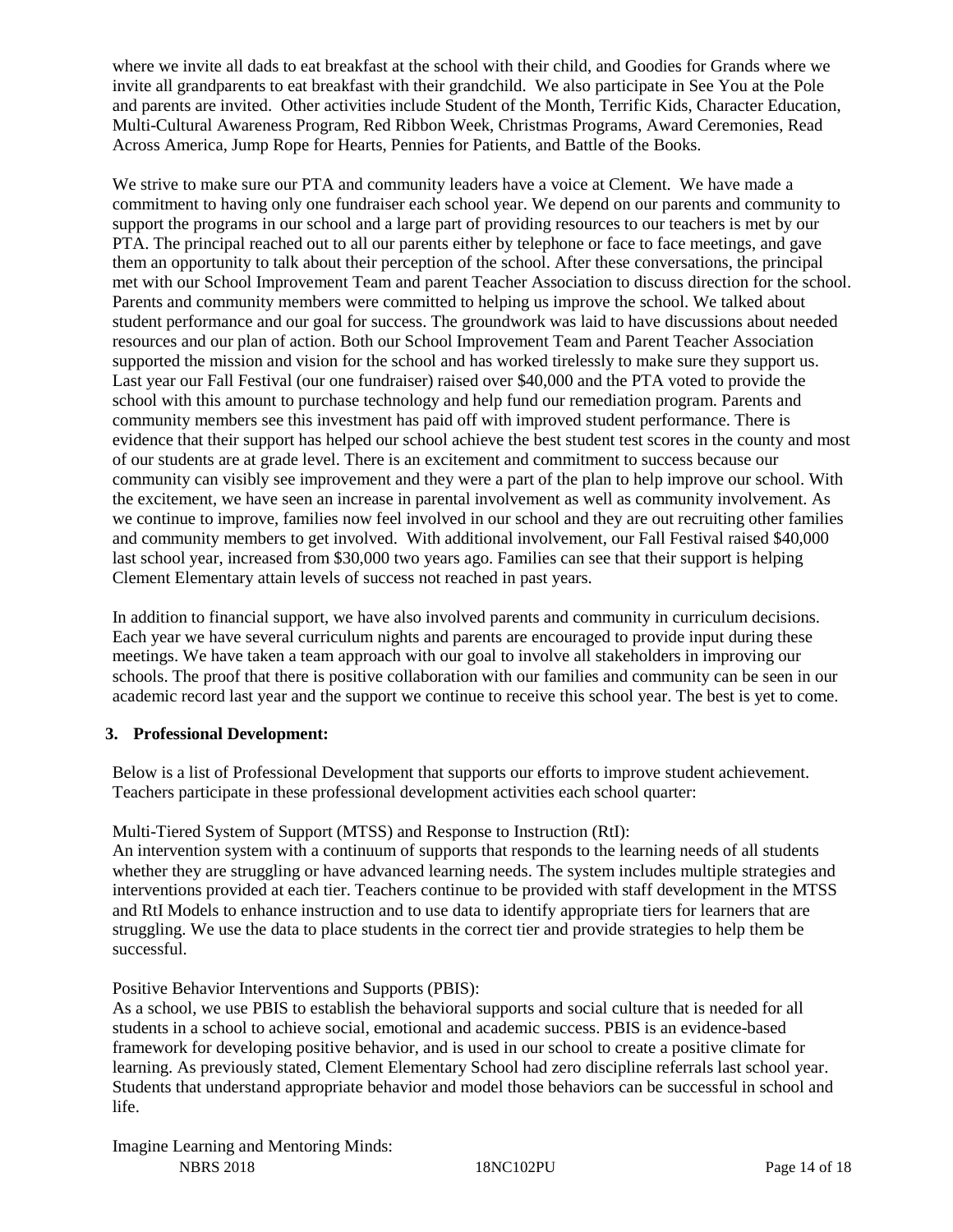We receive several professional development opportunities each school year to participate in Imagine Learning and Mentoring Minds PD. Teachers are provided training on how to use the programs and the reports within the programs to enhance student learning and outcomes. Data provided by these programs are used to identify students that need additional instruction in content areas and/or objectives.

## Professional Learning Communities (PLCs):

As a staff we meet weekly as a group of educators and share our expertise, and work collaboratively to improve teaching skills and the academic performance of students. Prior to these meetings, our staff is provided with PD in PLCs to ensure that the meetings were productive and student focused. We trained on how to conduct meetings, data to be used, and how to set goals and outcomes to improve student achievement. Currently we participate in both vertical and horizontal PLCs. Our teachers have also visited other schools in the district to participate in PLCs.

## Data Driven Decision Making & Data Literacy:

A large focus at Clement has been on making decisions based on student and school data. Over the last two years, the principal has provided Data Driven Decision Making PD to our staff. We use benchmark data, formal and informal assessments, progress reports, report cards, and EVAAS (Education Value-Added Assessment System) predictor data when making decisions about students and their instructional needs. This professional development has helped our teachers better understand the whole child and how we as a staff can meet each child's needs.

Although it appears to be a rather long list of professional development, most of the training correlates with each other. Each of the professional development opportunities relate to how to use data to improve student performance. To ensure that the professional development is having an impact on instruction, we evaluate student performance using classroom outcomes, benchmarks, and End of Grade Test data.

Professional Development at Clement Elementary has focused on achievement, using data, and how we can best improve instruction in the classroom. Due to this focus, student achievement has improved. Based on the increase in our student proficiency scores (60% in 2015 to 86% in 2017) and exceeding academic growth, it appears that the professional development has had a positive influence on teaching and learning. We have also improved from a state school grade of C in 2015 to a state school grade of A+NG in 2017.

The bottom line is that we are always looking at data, providing training for improvement, and ensuring teachers are given the best tools available to teach each day. We continue to monitor student performance and are always looking for ways to improve. As we add strategies we know will help our students succeed, we have also eliminated programs and practices that data revealed to us were not effective.

## **4. School Leadership:**

Our current principal has been at Clement Elementary for the past two school years and things have really been moving. During the first few weeks on the job, he met with teachers and community leaders to gain an understanding of the school and to share his vision for the students. He made it clear that our school would be data-driven and results-driven. The new administration leads with an urgency that all kids can be successful and we do not have time for failure. He knows every student by name and his or her academic level. The principal is always talking with students in the hallway, playground, gym, cafeteria, classroom, or office. He pushes students and staff to only accept the very best. He has made it clear from his first day on the job that every kid can be successful, growing academically, and at grade level.

Our principal encourages us to be risk takers for our students and promotes innovation, teamwork, and a positive working environment. The philosophy of hands-off management is seen in the hallways, in the committees, in every facet of the school. Meetings with our principal are open and honest. He encourages open communication and transparency. These traits have fostered a school with great camaraderie and unity. Our staff is encouraged to create, modify, delete, and suggest in all areas of the school, and they do so with professionalism and enthusiasm. Our principal trusts his staff on minor and major issues to ensure student achievement.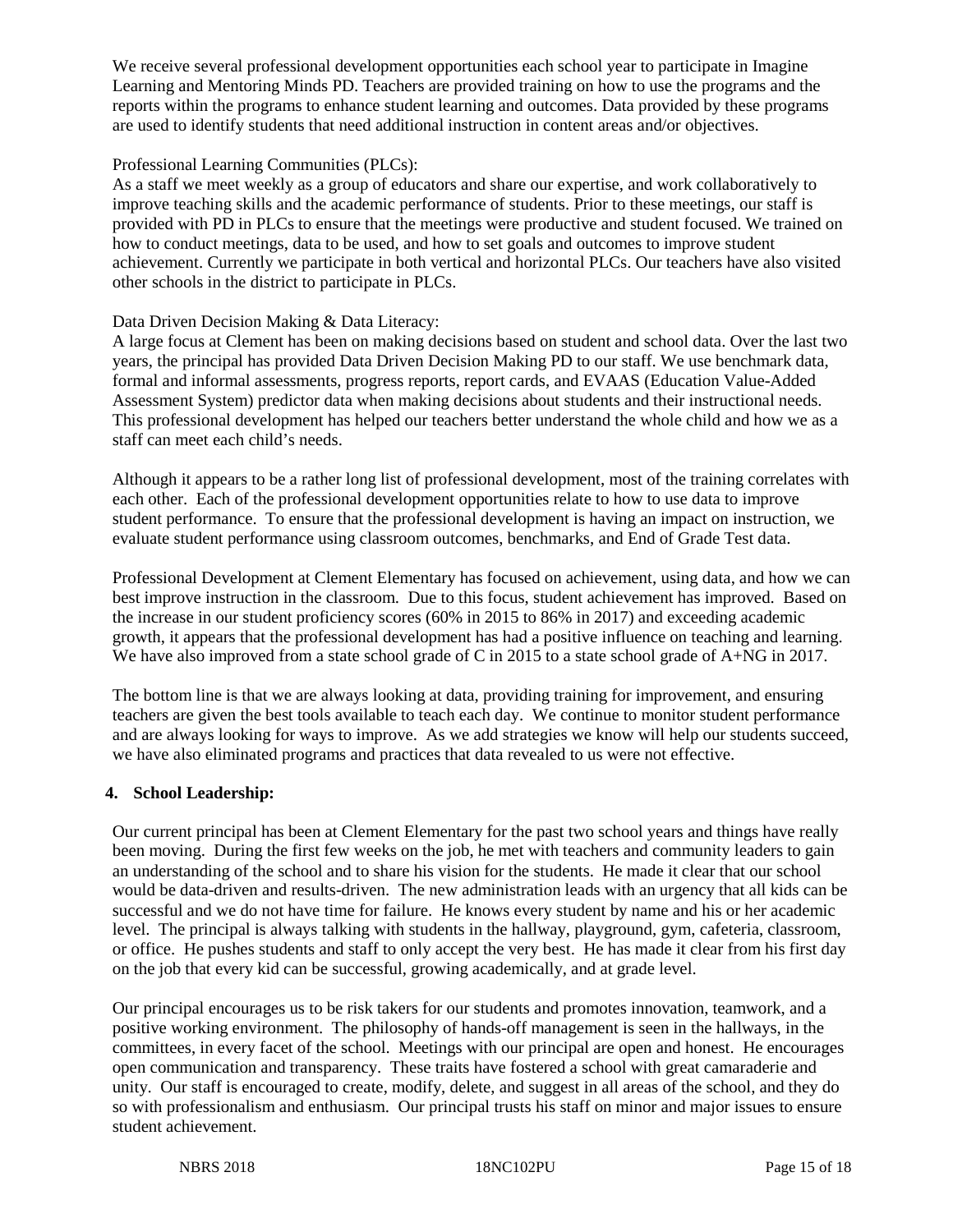Our principal encourages staff members to visit other high performing schools in our district for collaboration and exploration. Innovative ideas noted from these visits are shared with all staff. Our principal encourages teachers to brainstorm ways to enhance student achievement, and pushes teachers to apply for grants from all sources. These grants have yielded Smartboards, laptops, laptop carts, Ipads, a classroom teaching resources.

The school's lead teachers take on numerous responsibilities. Some examples are weekly PLC meetings to diagnose successes and deficiencies and help drive instruction in our school. Our budget committee, consisting of certified and noncertified staff, work together to ensure that local funding is allocated in the most efficient manner to meet the needs of our school. Our School Leadership Team (elected community members and staff) meets monthly to advise and discuss matters pursuant to our school. The Media Technology Advisory Committee (MTAC) serves to strengthen the media and technology program and in turn strengthen the total instructional program in the school. In order to support teachers and students more effectively, we are beginning a problem-solving team focused on student behavioral issues. This will assist us in tracking successes and failures in our behavior plan. Trained staff members meet and review individual cases to assist the teacher with possible solutions.

Our principal is an instructional leader that leads teachers in their classroom by being visible each day and providing support. He is not trapped in the office because he wants to be in the trenches with the teachers. He gives the staff credit for the improvement in student performance and shoulders the responsibility when things do not always go well. Our principal supports us when issues arise and treats us as professionals. These leadership traits have greatly improved the climate and culture of the school and impacted student success.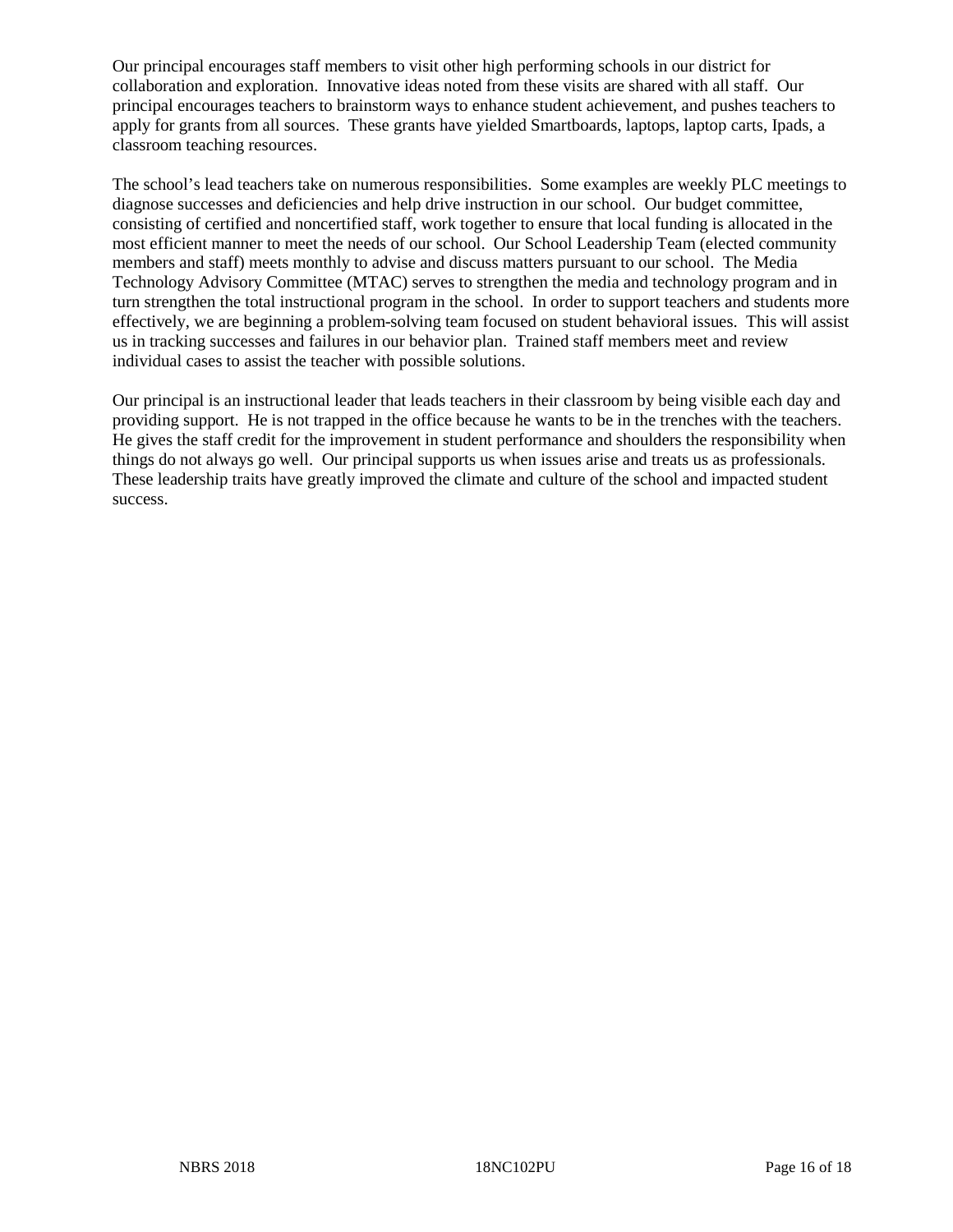# **Part VI – STRATEGIES FOR ACADEMIC SUCCESS**

When our principal came to Clement Elementary School two years ago, he met with teachers, parents, and community leaders to seek input on how to improve student performance and increase parental and community support. Data indicated that one-fourth of our students were performing below grade level. After meeting with teachers, parents, and community leaders, our principal then met with our School Improvement Team and Title I Parent Involvement Team to present a Plan of Action to increase student performance as well as increase parent and community support for our school. The most valuable practice we developed was data-driven decision making. By analyzing data, we developed academic plans and assessments that provide evidence of learning targets. Our planning, instruction, and assessments are datadriven and outcome-based.

At Clement Elementary School, we are dedicated to teaching the North Carolina Standard Course of Study from bell to bell each day. We focus on all students and our goal is to provide the best possible education for all students. We used our End of Grade test data, EVAAS (Education Value-Added Assessment System) data, and classroom assessments to identify students that were not performing at grade level. Those students consisted of 25% of the student body or roughly 100 students. All 100 students were required to attend our After School Remediation Program. Each Tuesday afternoon students would stay after school for extra help and be provided with assistance. Every teacher volunteered his or her time each Tuesday to provide additional instruction. We used part of our Title I budget to provide transportation for students participating in the program. The cost was to pay for mileage and drivers to take students home beyond the normal instructional day. The teachers and the principal would meet bi-weekly to monitor progress. Parents were also invited to discuss their child's progress. Last school year, 90% of our students that participated in the remediation program achieved at least grade level on the End of Grade test. We have budgeted Title I money to sustain this program along with help from our Parent Teacher Association.

In our K-2 program, we have solicited the help of parent volunteers, churches, and community leaders to come to school weekly and read with students that are struggling readers. This program provides students with the opportunity to work one-on-one with an adult each week. Many of our students do not read at home and by providing this opportunity it helps ensure all our K-2 students are reading daily.

Every nine weeks we administer benchmark tests to our students. At the completion of the tests, we analyze the data and share the results with our students. We use the data to improve instruction and motivate our students.

Clement Elementary School has always been a good school, but the goal is to make it a great school. Community support has been in place, but the focus on academics has been missing. At every parent meeting, teachers and the principal talk about student data, attendance, and goals for the student. There is a shift in our mindset from just being a good school to a school where all students are pushed to achieve greatness. With this mindset shift our student proficiency score has improved 26 points and we are now an A+NG school. We still continue to work and set goals towards continued improvement.

Each month we have student meetings with our 3rd – 5th grade students to discuss expectations, provide feedback, and encourage students to keep working hard in the classroom, treat each other with respect, and believe in themselves and their teachers. Every student knows where we are academically and where we are striving to go as a school. They understand we have high expectations for them. Our students want to be the best school in the county, region, and state.

We start school each day at 7:50 am and dismiss at 3:00 pm. Our teachers, students, and parents understand we are working from bell to bell. Our attendance is great because parents support our efforts to instill in the students the value of a great education. Once the school day starts, we do not interrupt the classrooms with announcements or conferences. Students do not walk the hallways wasting time and inappropriate behavior is addressed immediately. Last school year our student discipline was great as no student received a disciplinary action form. We have a no nonsense approach where teachers are teaching with high expectations and students are attentive and giving their best effort.